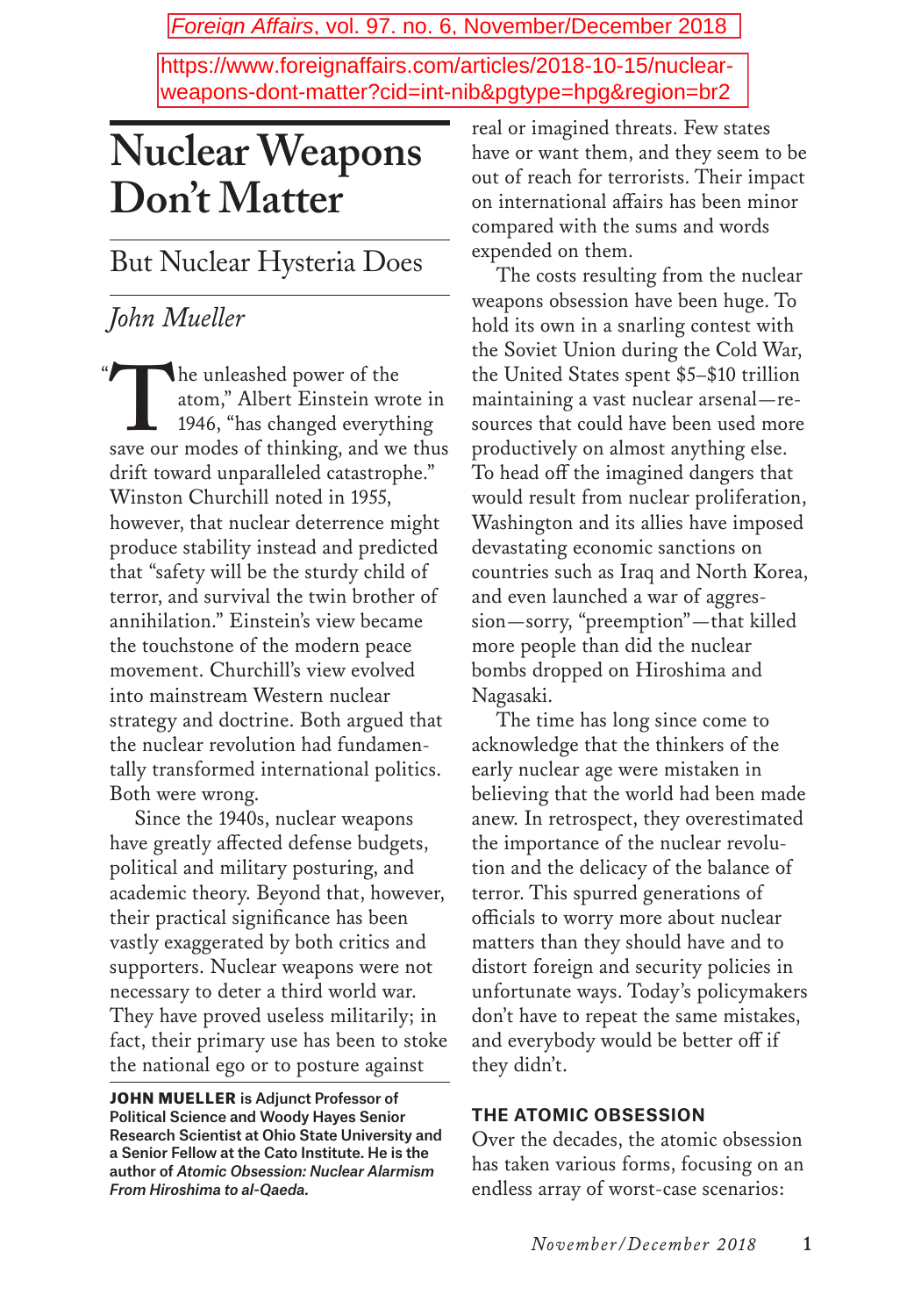bolts from the blue, accidental wars, lost arms races, proliferation spirals, nuclear terrorism. The common feature among all these disasters is that none of them has ever materialized. Either we are the luckiest people in history or the risks have been overstated.

The cartoonist and inventor Rube Goldberg received a Pulitzer Prize for a 1947 cartoon showing a huge atomic bomb teetering on a cliff between "world control" and "world destruction." In 1950, the historian John Lewis Gaddis has noted, no U.S. official could imagine "that there would be no World War" or that the superpowers, "soon to have tens of thousands of thermonuclear weapons pointed at one another, would agree tacitly never to use any of them." And in 1951, the great philosopher Bertrand Russell put the matter simply:

Before the end of the present century, unless something quite unforeseeable occurs, one of three possibilities will have been realized. These three are:—

1. The end of human life, perhaps of all life on our planet.

2. A reversion to barbarism after a catastrophic diminution of the population of the globe.

3. A unification of the world under a single government, possessing a monopoly of all the major weapons of war.

The novelist and scientist C. P. Snow proclaimed it a "certainty" in 1960 that several nuclear weapons would go off within ten years, and the strategist Herman Kahn declared it "most unlikely" that the world could live with an uncontrolled arms race for decades. In 1979, the dean of realism, Hans Morgenthau, proclaimed the

world to be moving "ineluctably" toward a strategic nuclear war and assured us that nothing could be done to prevent it.

A 1982 essay by the author Jonathan Schell asserted that the stakes were nothing less than the fate of the earth and concluded that soon "we will make our choice." Schell continued: "Either we will sink into the final coma and end it all or, as I trust and believe, we will awaken to the truth of our peril … and rise up to cleanse the earth of nuclear weapons." In the spirit of the times, the following year, a chart-topping pop song traced the dangers of accidental nuclear war, and the year after, Brown University students passed a referendum demanding that the university health service stockpile suicide pills for immediate dispensation to survivors in the event of a nuclear attack.

Disasters were certainly possible, and a healthy appreciation of the dangers nuclear weapons posed eventually led to the development and spread of best practices in strategy and safety. But prudence in controlling tail-end risks sometimes evolved into near hysteria. Nuclear exchanges were assumed to be easy to start, hard to stop, and certain to end up destroying life on earth.

Nuclear proliferation has been a perennial source of fear. During the 1960 U.S. presidential campaign, John F. Kennedy predicted that there might be "ten, 15, or 20" countries with a nuclear capability by the next election, and similar declarations continue. And since 9/11, nuclear terrorism has been the nightmare of choice.

Ever since the dropping of the bomb, in short, Armageddon and apocalypse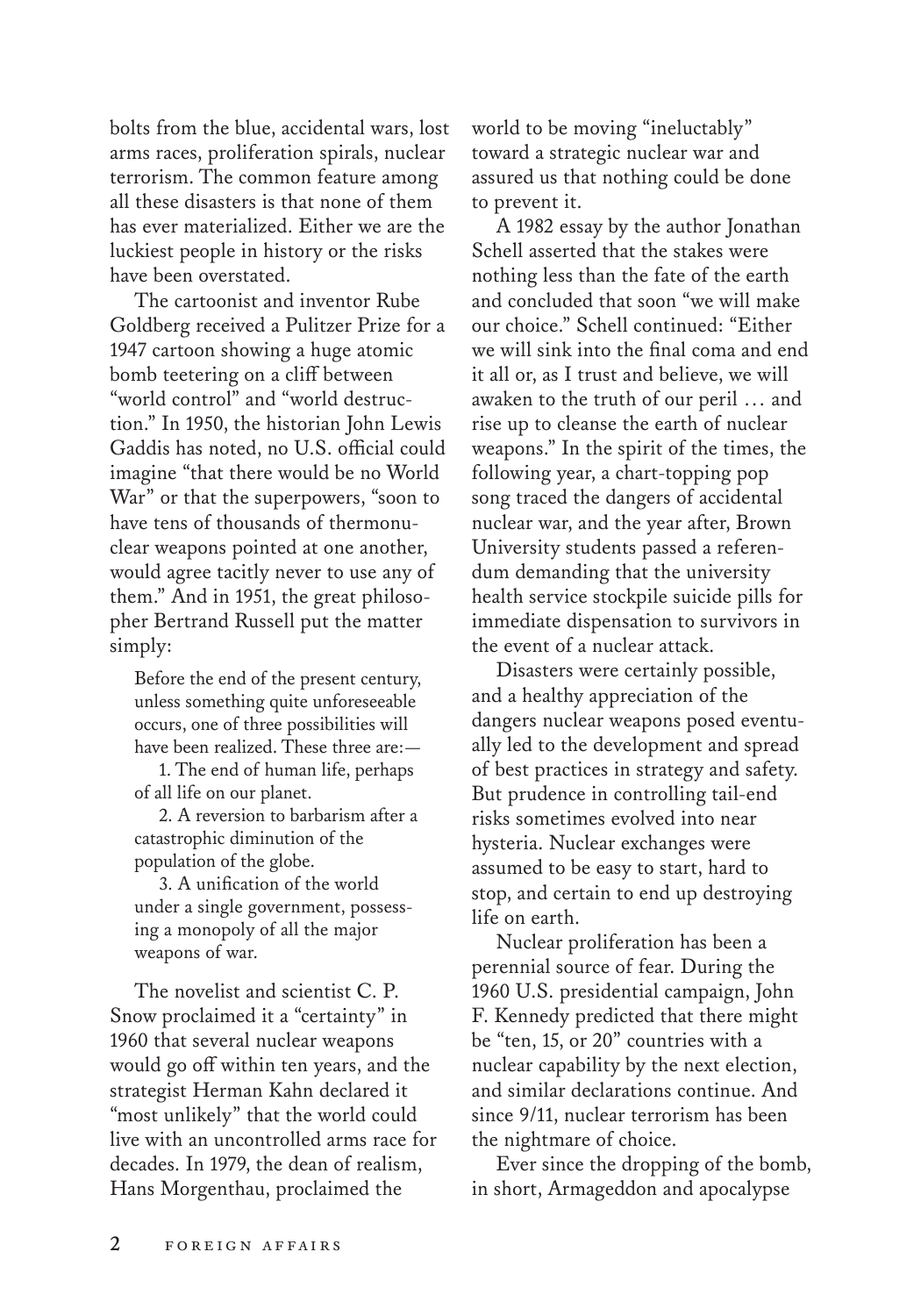have been thought to be looming just over the horizon. Such fears and anxieties were understandable, especially at first. But they haven't been borne out by the lived record of the nuclear era.

### **WHAT ABOUT THAT LONG PEACE?**

Fine, one might concede. In retrospect, perhaps the risks were exaggerated. But at least there is a retrospect—which there might not have been without nuclear weapons, since they staved off a third world war, right?

Actually, no. Nuclear strategy—a theoretical and nonexperimental enterprise—has been built on a grand counterfactual: the notion that without the prospect of nuclear devastation hanging over its head, the postwar world would have collapsed into a major conflict yet again. But this turns out to be just a story, and less history than fable.

The nuclear-deterrence-saved-theworld theory is predicated on the notion that policymakers after 1945 were so stupid, incompetent, or reckless that, but for visions of mushroom clouds, they would have plunged the great powers back into war. But the catastrophic destruction they experienced in their recent war (one they had tried to avoid) proved more than enough to teach that lesson on its own, and there is little reason to believe that nuclear weapons were needed as reinforcement.

Moreover, the Soviet Union never seriously considered any sort of direct military aggression against the United States or Western Europe. After examining the documentation extensively, the historian Vojtech Mastny concluded that the strategy of nuclear deterrence

was "irrelevant to deterring a major war that the enemy did not wish to launch in the first place." He added, "All Warsaw Pact scenarios presumed a war started by NATO." In 1987, George Kennan, the architect of containment himself, had agreed, writing in these pages, "I have never believed that [Soviet leaders] have seen it as in their interests to overrun Western Europe militarily, or that they would have launched an attack on that region generally even if the so-called nuclear deterrent had not existed."

Moscow's global game plan stressed revolutionary upheaval and subversion from within, not Hitlerian conquest. Given Russia's calamitous experience with two world wars, a third was the last thing Soviet policymakers wanted, so nuclear deterrence was largely irrelevant to postwar stability. Nor has anyone ever come up with a compelling or even plausible rationale for using such weapons in conflicts short of total war—because there simply aren't many targets that can't be attacked as effectively with conventional weapons.

Nuclear weapons have also proved useless in conventional or guerrilla warfare, lousy at compellence (think Saddam Hussein refusing to leave Kuwait), and not very good at deterrence (think the Yom Kippur War or Argentina's seizure of the Falklands). There are circumstances in which such weapons would come in handy—say, in dealing with a super-aggressive, riskacceptant fanatic leading a major country. But that has always been a remote possibility. The actual contribution of nuclear weapons to postwar stability, therefore, has been purely theoretical—extra insurance against an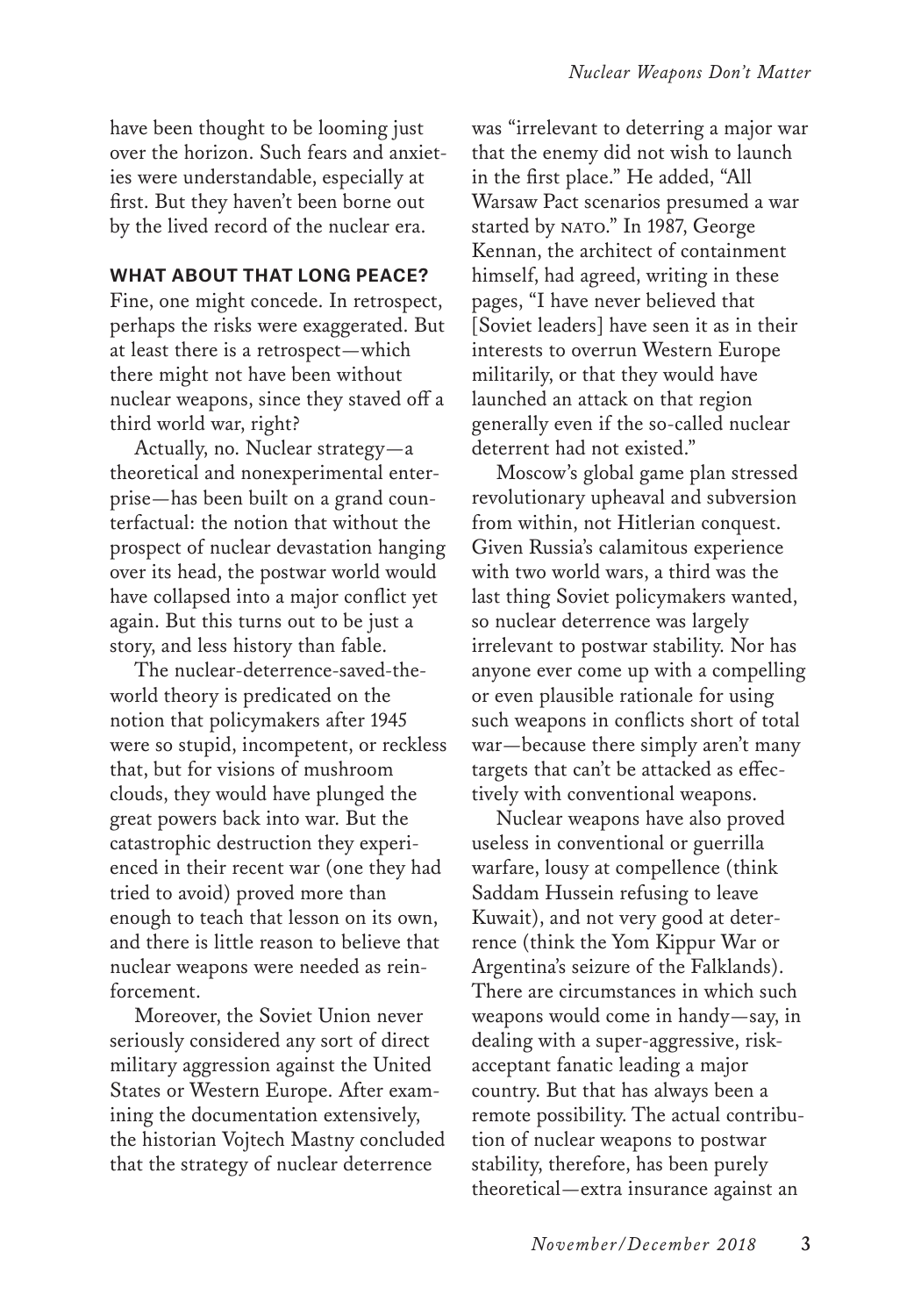unlikely calamity.

### **HOW ABOUT PROLIFERATION AND TERRORISM?**

Great powers are one thing, some might say, but rogue states or terrorist groups are another. If they go nuclear, it's game over—which is why any further proliferation must be prevented by all possible measures, up to and including war.

That logic might seem plausible at first, but it breaks down on close examination. Not only has the world already survived the acquisition of nuclear weapons by some of the craziest mass murderers in history (Stalin and Mao), but proliferation has slowed down rather than sped up over time. Dozens of technologically sophisticated countries have considered obtaining nuclear arsenals, but very few have done so. This is because nuclear weapons turn out to be difficult and expensive to acquire and strategically provocative to possess.

They have not even proved to enhance status much, as many expected they would. Pakistan and Russia may garner more attention today than they would without nukes, but would Japan's prestige be increased if it became nuclear? Did China's status improve when it went nuclear—or when its economy grew? And would anybody really care (or even notice) if the current British or French nuclear arsenal was doubled or halved?

Alarmists have misjudged not only the pace of proliferation but also its effects. Proliferation is incredibly dangerous and necessary to prevent, we are told, because going nuclear would supposedly empower rogue states and lead them to dominate their region. The details of how this domination would happen are rarely discussed, but the general idea seems to be that once a country has nuclear weapons, it can use them to threaten others and get its way, with nonnuclear countries deferring or paying ransom to the local bully out of fear.

Except, of course, that in three-quarters of a century, the United States has never been able to get anything close to that obedience from anybody, even when it had a nuclear monopoly. So why should it be true for, say, Iran or North Korea? It is far more likely that a nuclear rogue's threats would cause its rivals to join together against the provocateur—just as countries around the Persian Gulf responded to Saddam's invasion of Kuwait by closing ranks to oppose, rather than acquiescing in, his effort at domination.

If the consequences of proliferation have so far proved largely benign, however, the same cannot be said for efforts to control it. During the 2008 U.S. presidential campaign, Senator Barack Obama of Illinois repeatedly proclaimed his commitment to "do everything in [his] power to prevent Iran from obtaining a nuclear weapon everything," and his opponent, the Republican senator from Arizona John McCain, insisted that Iran must be kept from obtaining a nuclear weapon "at all costs." Neither bothered to tally up what "everything" entailed or what the eventual price tag of "all costs" would be.

All they needed to do was consider the fate of one country to understand the potentially disastrous consequences of such thinking. The Iraq war had been sold as an act of preventive counterpro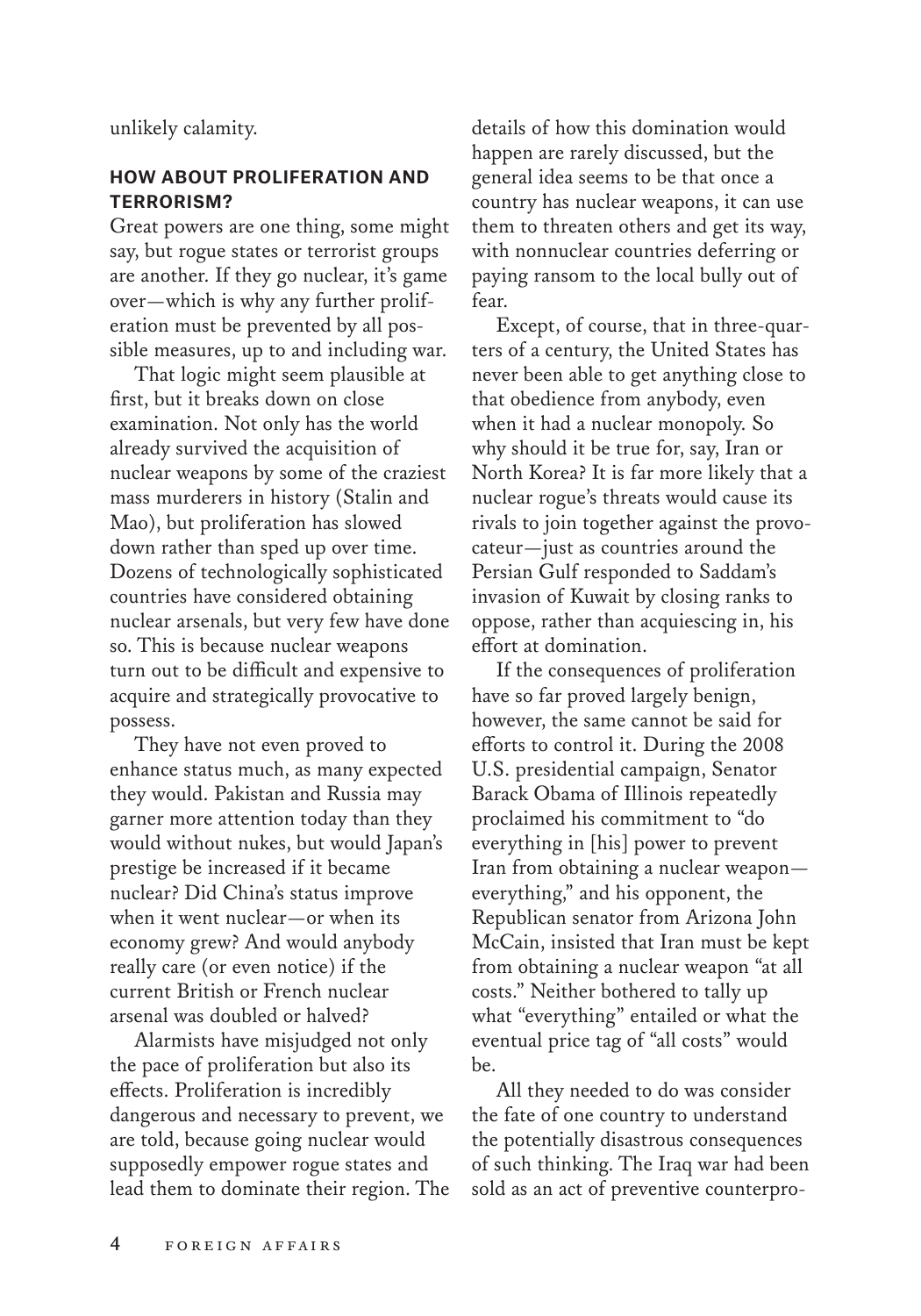liferation, with President George W. Bush pointedly warning that "the United States of America will not permit the world's most dangerous regimes to threaten us with the world's most destructive weapons." A nuclear Iraq was considered unacceptable because it would "hold [its] neighbors hostage." Put aside for a moment the fact that Saddam had actually mothballed his covert weapons of mass destruction programs years earlier, so that the war turned out to be unnecessary by its own rationale. Imagine that Saddam, with his resentful population and unreliable army, had managed to acquire a modest nuclear capability. What would have happened then? What could and would he have done with the weapons? Something worse than launching the war to prevent Iraq from going nuclear, which, along with its aftermath, has killed hundreds of thousands of people and destabilized an entire region?

As for nuclear terrorism, ever since al Qaeda operatives used box cutters so effectively to hijack commercial airplanes, alarmists have warned that radical Islamist terrorists would soon apply equal talents in science and engineering to make and deliver nuclear weapons so as to destroy various socalled infidels. In practice, however, terrorist groups have exhibited only a limited desire to go nuclear and even less progress in doing so. Why? Probably because developing one's own bomb from scratch requires a series of risky actions, all of which have to go right for the scheme to work. This includes trusting foreign collaborators and other criminals; acquiring and transporting highly guarded fissile

material; establishing a sophisticated, professional machine shop; and moving a cumbersome, untested weapon into position for detonation. And all of this has to be done while hiding from a vast global surveillance net looking for and trying to disrupt such activities.

Terrorists are unlikely to get a bomb from a generous, like-minded nuclear patron, because no country wants to run the risk of being blamed (and punished) for a terrorist's nuclear crimes. Nor are they likely to be able to steal one. Notes Stephen Younger, the former head of nuclear weapons research and development at Los Alamos National Laboratory: "All nuclear nations take the security of their weapons very seriously."

The grand mistake of the Cold War was to infer desperate intent from apparent capacity. For the war on terrorism, it has been to infer desperate capacity from apparent intent.

### **DON'T DO STUPID STUFF**

For nearly three-quarters of century, the world has been told it is perched precariously on Rube Goldberg's precipice, perennially at risk of plunging into apocalyptic devastation. But oddly enough, both we and the weapons are still here. Understanding their actual impact and putting them into the proper context would enable policymakers to view nuclear matters more sensibly.

In practice, that would mean retaining the capabilities needed to respond to the wildly unlikely nightmare scenario of having to deter a possible future Hitler while pruning nuclear arsenals and stepping back from dangerous strategies and postures. It would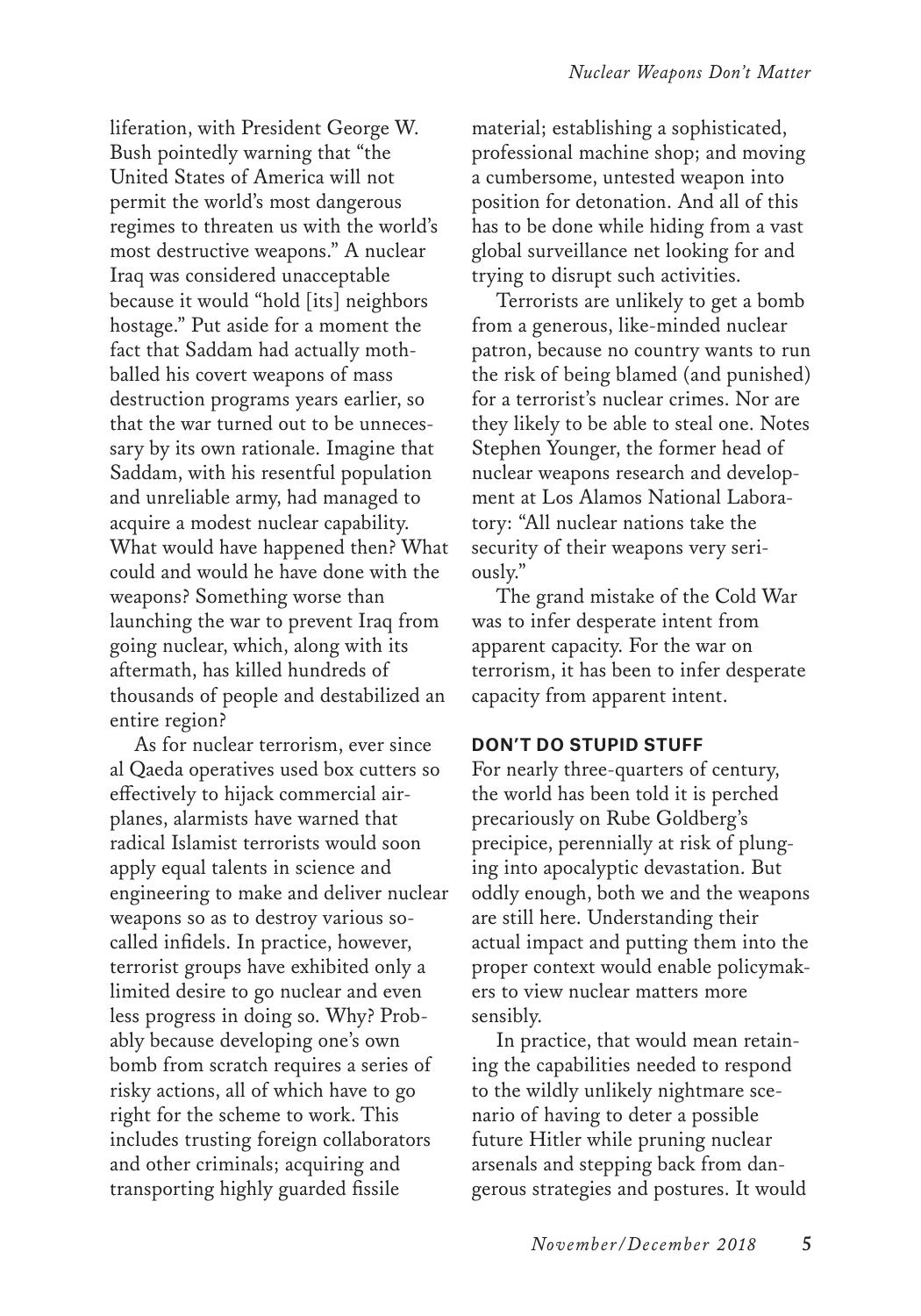### *John Mueller*

mean working with North Korea to establish a normal condition in the region and worrying about reducing its nuclear capabilities later. There is nothing wrong with making nonproliferation a high priority—indeed, it would do a favor to countries dissuaded from pursuing nuclear weapons by saving them a lot of money and pointless effort. However, that priority should be topped by a somewhat higher one: avoiding policies that can lead to massive numbers of deaths under the obsessive sway of worst-case fantasies.∂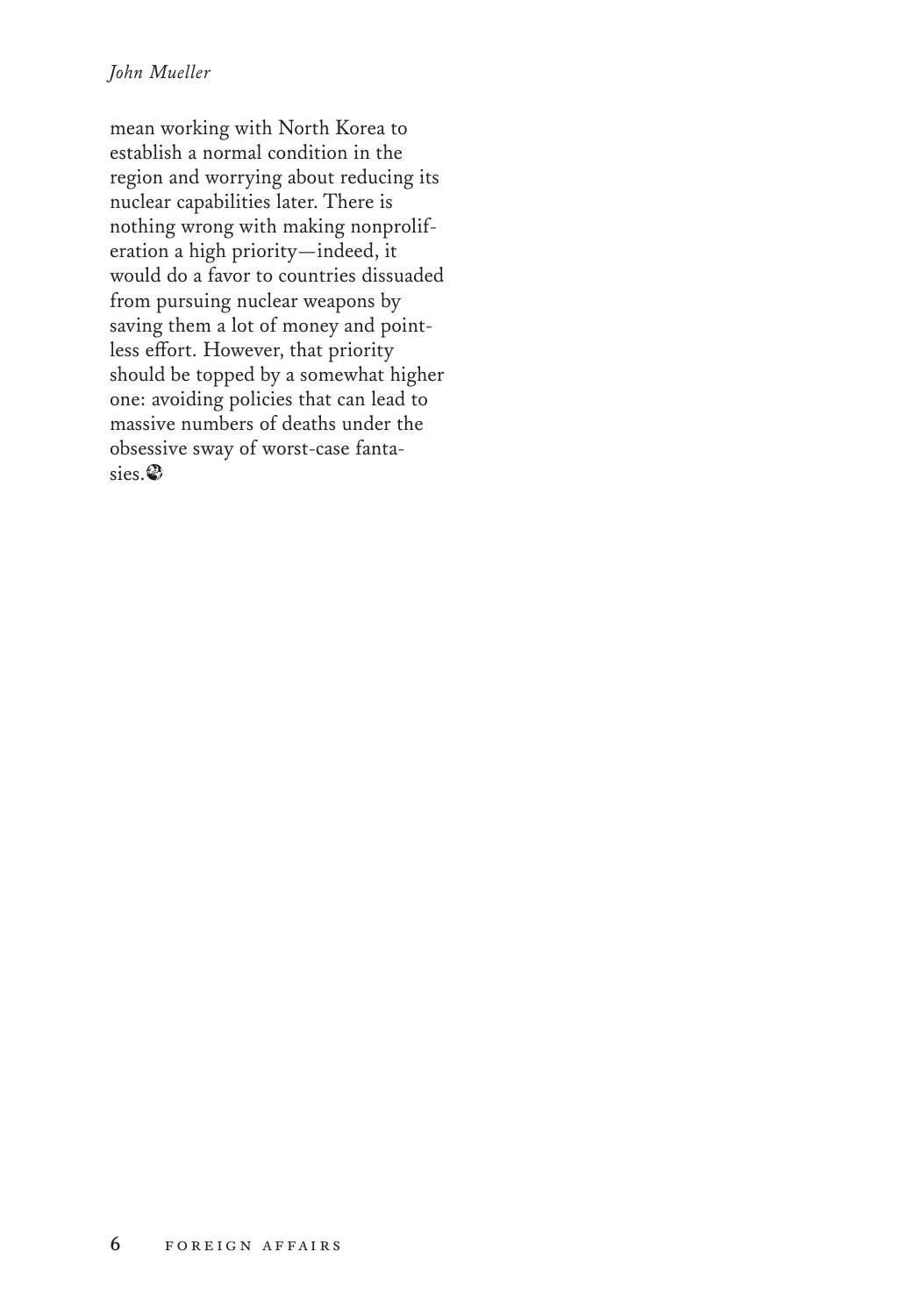Gideon Rose in a podcast on the Foreign Affairs issue with Ryan Evans of War on the Rocks: https://warontherocks.com/2018/10/wotr-podcast-two-editors-go-nuclear-on-each-other-aconversation-with-gideon-rose/



**Do Nuclear Weapons Matter?** 

**ISSUE PACKAGE November/December 2018 Issue** 

# **What's Inside**

Nearly three-quarters of a century into the atomic age, it is sobering to consider how little we really know.

*By Gideon Rose*

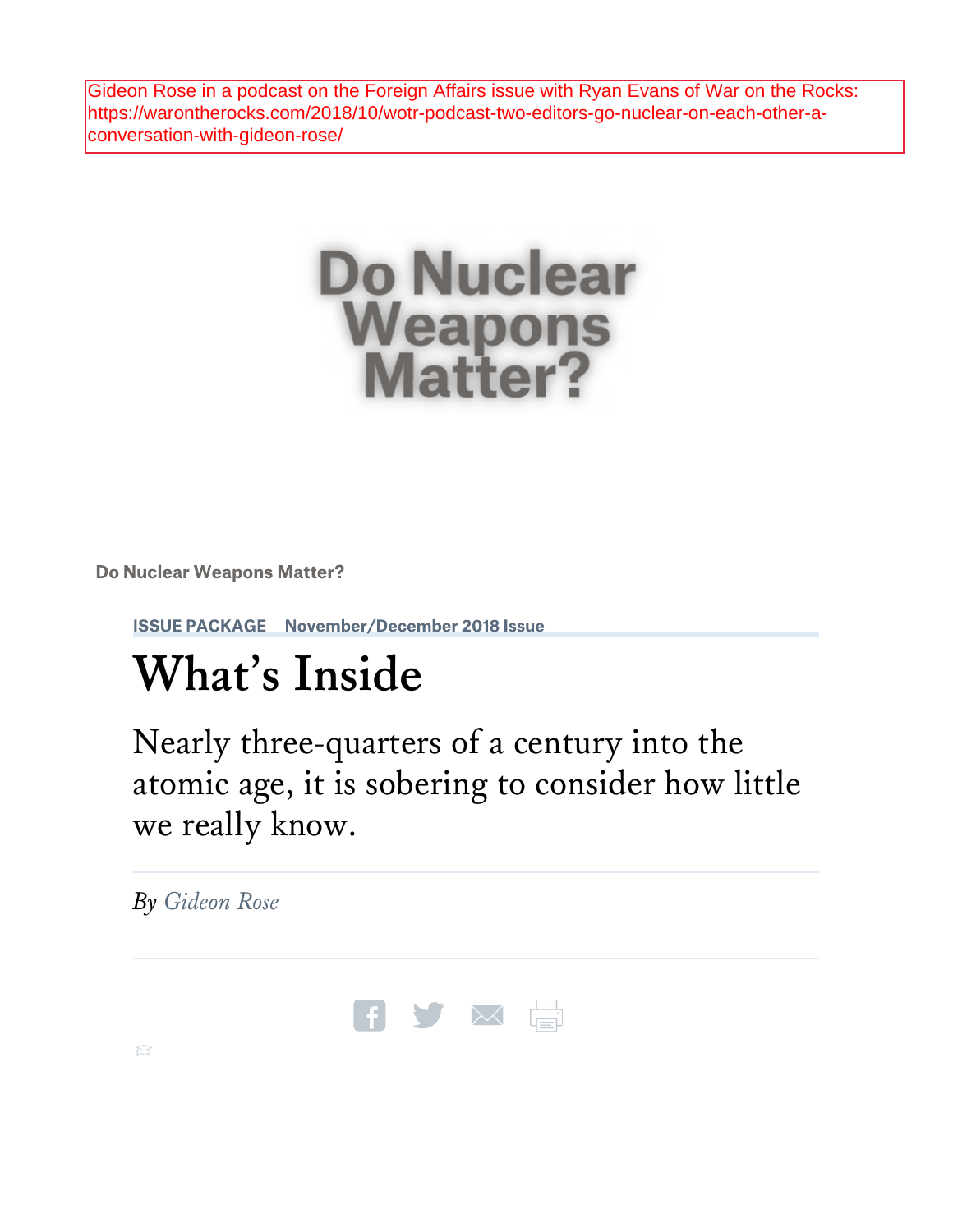It is obvious that nuclear weapons are incredibly important.<br>Vast sums are spent on them, concerns about their<br>spread—most recently, to North Korea and Iran—dominate Vast sums are spent on them, concerns about their spread—most recently, to North Korea and Iran—dominate headlines, and they could blow up the world in a flash.

And yet. They haven't been used since World War II. They are purchased, deployed, and discussed on separate tracks from the rest of the foreign policy agenda, and they are largely ignored by nonspecialists, with little apparent consequence.

In fact, nearly three-quarters of a century into the atomic age, it is sobering to consider how little we really know. Do nuclear weapons truly matter, and if so, how and why? Should we worry about them more or less? As the "whiz kids" working under U.S. Secretary of Defense Robert McNamara famously asked, how much is enough?

John Mueller kicks off this issue's lead package bluntly. For generations, the world has supposedly been on the brink of one nuclear catastrophe or another: "bolts from the blue, accidental wars, lost arms races, proliferation spirals, nuclear terrorism." He notes: "The common feature among all these disasters is that none of them has ever materialized. Either we are the luckiest people in history or the risks have been overstated." The policies adopted to ward off those hypothetical disasters, meanwhile, have had terrible consequences. You do the math.

Such complacency is dangerous, counters Nina Tannenwald. Worst-case scenarios may not have materialized, but there have been enough near misses todemonstrate the risks, so why continue to play Russian roulette? U.S. President Barack Obama tried to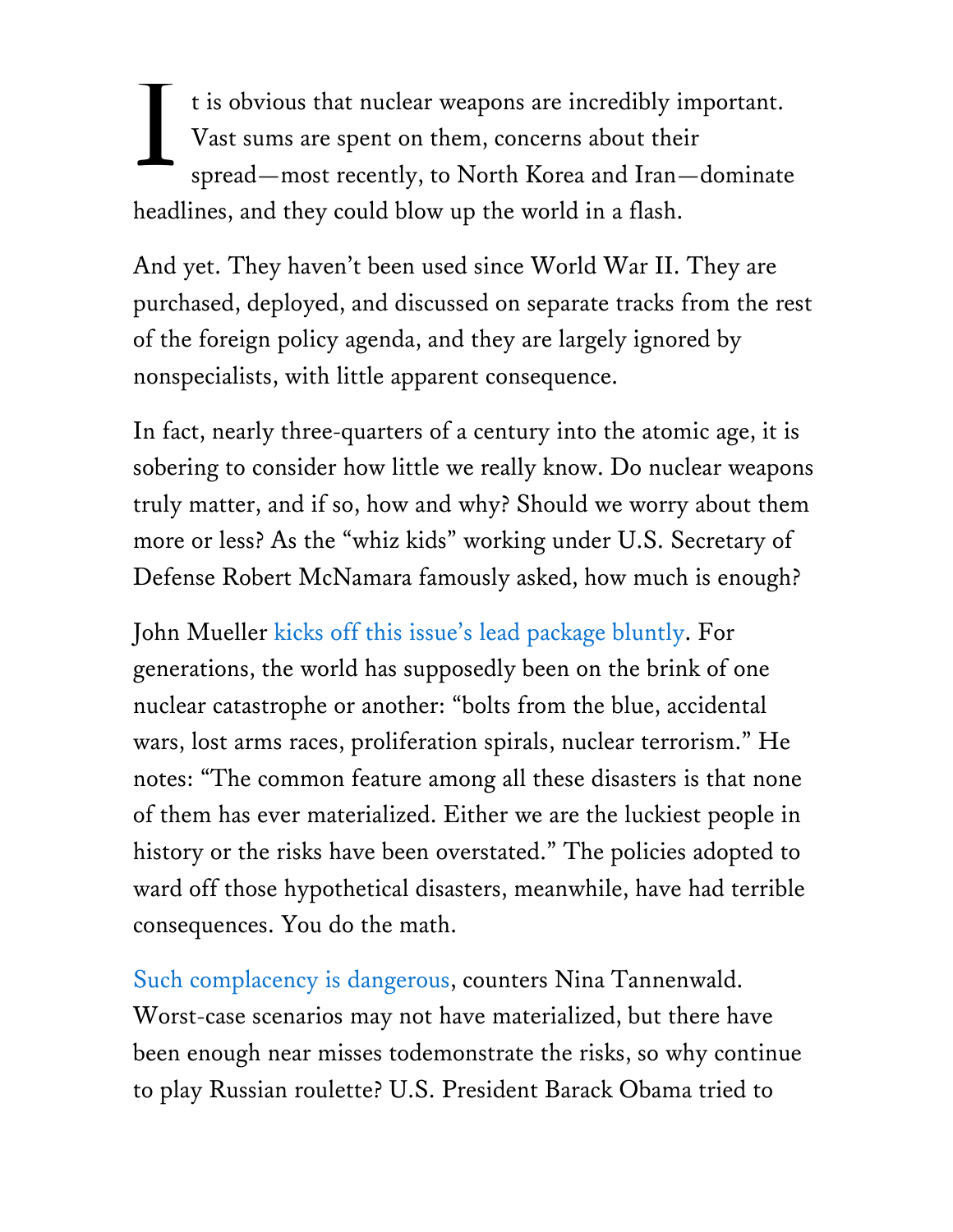jump-start a disarmament movement in Prague in 2009, but his efforts were blocked, so the threats remain.

Elbridge Colby agrees about the dangerous complacency, but for the opposite reason. The real risks come from a weakened United States without the capabilities or the will to maintain deterrence in the twenty-first century. Only a modernized U.S. arsenal and an updated American strategy can continue to preserve global peace.

The actual challenge is narrower, says Scott Sagan: what to do when personalist dictatorships, such as North Korea, get the bomb. Careful handling and creative policymaking might contain the situation, but Washington is not providing either.

Caitlin Talmadge's warning is down-right scary: the United States and China could slip into a nuclear war because of careless strategizing. Better communication would help, but the real challenge is unlocking the escalatory gears inside current war plans.

Olga Oliker, finally, reports that Russia is modernizing its arsenal, but not its basic strategy. Moscow believes that any major war with the United States could result in a massive U.S. nuclear attack, so it wants a powerful retaliatory capacity of its own, to deter an American nuclear first strike.

Let's hope the risks are as low as Mueller thinks—or that we stay lucky.



Published by the Council on **Foreign Relations**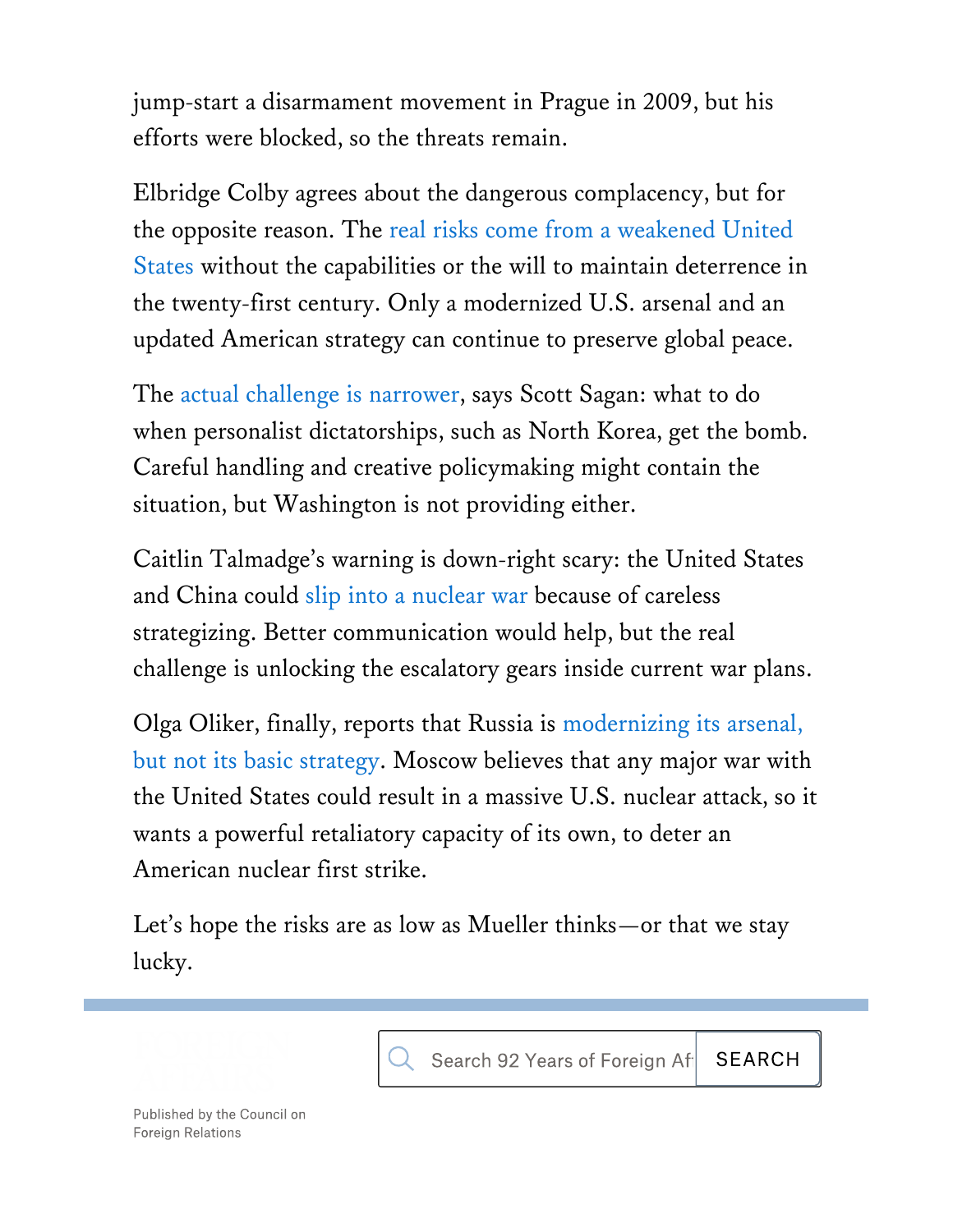| <b>THE</b><br><b>MAGAZINE</b>                                                                       | <b>REGIONS</b>     | <b>TOPICS</b>                                                                                                                       | <b>FEATURES</b> |                                                                                                                                   |  |
|-----------------------------------------------------------------------------------------------------|--------------------|-------------------------------------------------------------------------------------------------------------------------------------|-----------------|-----------------------------------------------------------------------------------------------------------------------------------|--|
|                                                                                                     | Africa             | Economics                                                                                                                           | <b>Articles</b> |                                                                                                                                   |  |
|                                                                                                     | Americas           | Environment                                                                                                                         | Anthologies     |                                                                                                                                   |  |
|                                                                                                     | Asia               | Security                                                                                                                            | <b>Reviews</b>  |                                                                                                                                   |  |
|                                                                                                     | Europe             | Law &                                                                                                                               | Interviews      |                                                                                                                                   |  |
|                                                                                                     | <b>Middle East</b> | Institutions<br>Politics &<br>Society                                                                                               | Videos          |                                                                                                                                   |  |
|                                                                                                     | Russia & FSU       |                                                                                                                                     | Maps            |                                                                                                                                   |  |
|                                                                                                     | Global             | U.S. Policy                                                                                                                         | Galleries       |                                                                                                                                   |  |
|                                                                                                     | Commons            |                                                                                                                                     | Infographics    |                                                                                                                                   |  |
| The Most:                                                                                           |                    |                                                                                                                                     |                 |                                                                                                                                   |  |
| <b>Recent</b><br><b>Shared</b><br><b>Viewed</b><br>From the publishers of Foreign<br><b>Affairs</b> |                    | Banks around the world are cashing<br>in on an untapped market $-$ women.<br>And it's transforming their lives.<br>by Jamille Bigio |                 |                                                                                                                                   |  |
|                                                                                                     |                    |                                                                                                                                     |                 | <b>Zimbabwe's Falling Expectations</b><br>by Michelle D. Gavin                                                                    |  |
|                                                                                                     |                    |                                                                                                                                     |                 | <b>States Are Challenging New Policy</b><br>That Denies Asylum to Survivors of<br><b>Domestic Violence</b><br>by Catherine Powell |  |
|                                                                                                     |                    |                                                                                                                                     |                 | Jamal Khashoggi's Disappearance Is<br><b>Even Stranger Than It Seems</b><br>by Author:Steven A. Cook                              |  |
|                                                                                                     |                    | You<br><u>in</u><br><b>Tube</b>                                                                                                     |                 | Read Foreign Affairs in your inbox.                                                                                               |  |
|                                                                                                     |                    |                                                                                                                                     |                 |                                                                                                                                   |  |
| Enter your email                                                                                    |                    |                                                                                                                                     | <b>SIGN UP</b>  |                                                                                                                                   |  |

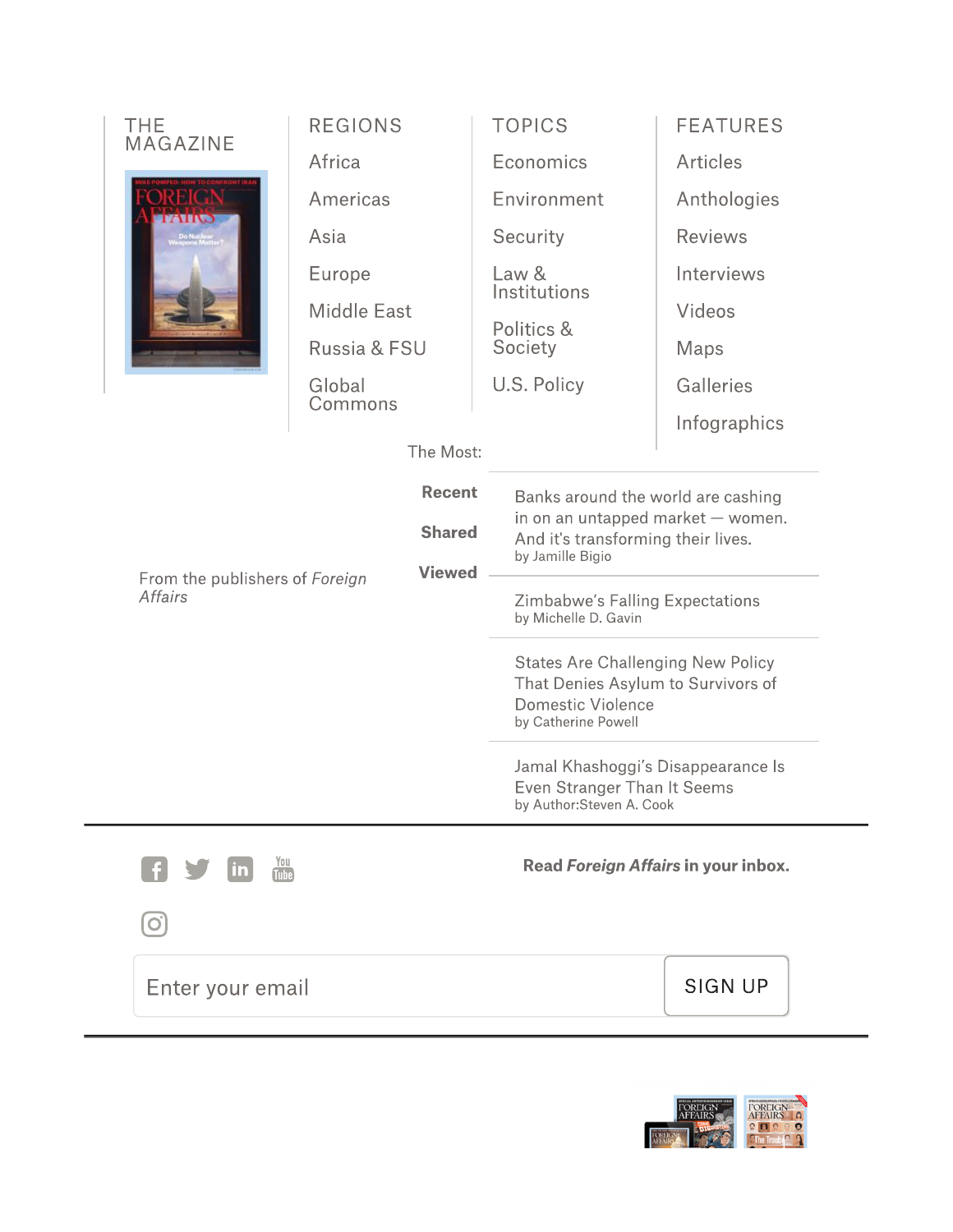### **Bulletin of the Atomic Scientists**

# Does "Foreign Affairs" matter?

By John Mecklin, October 22, 2018



Well, of course *Foreign Affairs*—the venerable, distinguished, and habitually high-quality magazine published by the Council on Foreign Relations—matters. It's a must-read for anyone with a serious interest in international relations, within or outside the government. But it's usual excellence doesn't mean that (to use baseball terminology) every time Foreign Affairs throws a pitch, the result is a strike, as is made clear in the lead article in the magazine's current issue, titled "Nuclear Weapons Don't Matter/But Nuclear Hysteria Does."

The article, authored by John Mueller, an adjunct professor of Political Science and Woody Hayes Senior Research Scientist at Ohio State University and a Senior Fellow at the Cato Institute, contends … well, let me provide an extended quote, so what he contends is presented in full context:

Since the 1940s, nuclear weapons have greatly affected defense budgets, political and military posturing, and academic theory. Beyond that, however, their practical significance has been vastly exaggerated by both critics and supporters. Nuclear weapons were not necessary to deter a third world war. They have proved useless militarily; in fact, their primary use has been to stoke the national ego or to posture against real or imagined threats. Few states have or



#### John Mecklin

John Mecklin is the editorin-chief of the Bulletin of the Atomic Scientists. Previously, he was editorin-chief of Miller-McCune (since renamed Pacific Standard...

### RELATED POSTS



### Trump and Bolton try to dismantle the INF Treaty

By Elisabeth Eaves | Nuclear Weapons, What We're Reading



Live from New York, it's the end of the world!

By Thomas Gaulkin | Climate Change, What We're Reading



### The ambivalent nuclear politics of Fallout video games

By Cameron Hunter | Nuclear Risk, Opinion

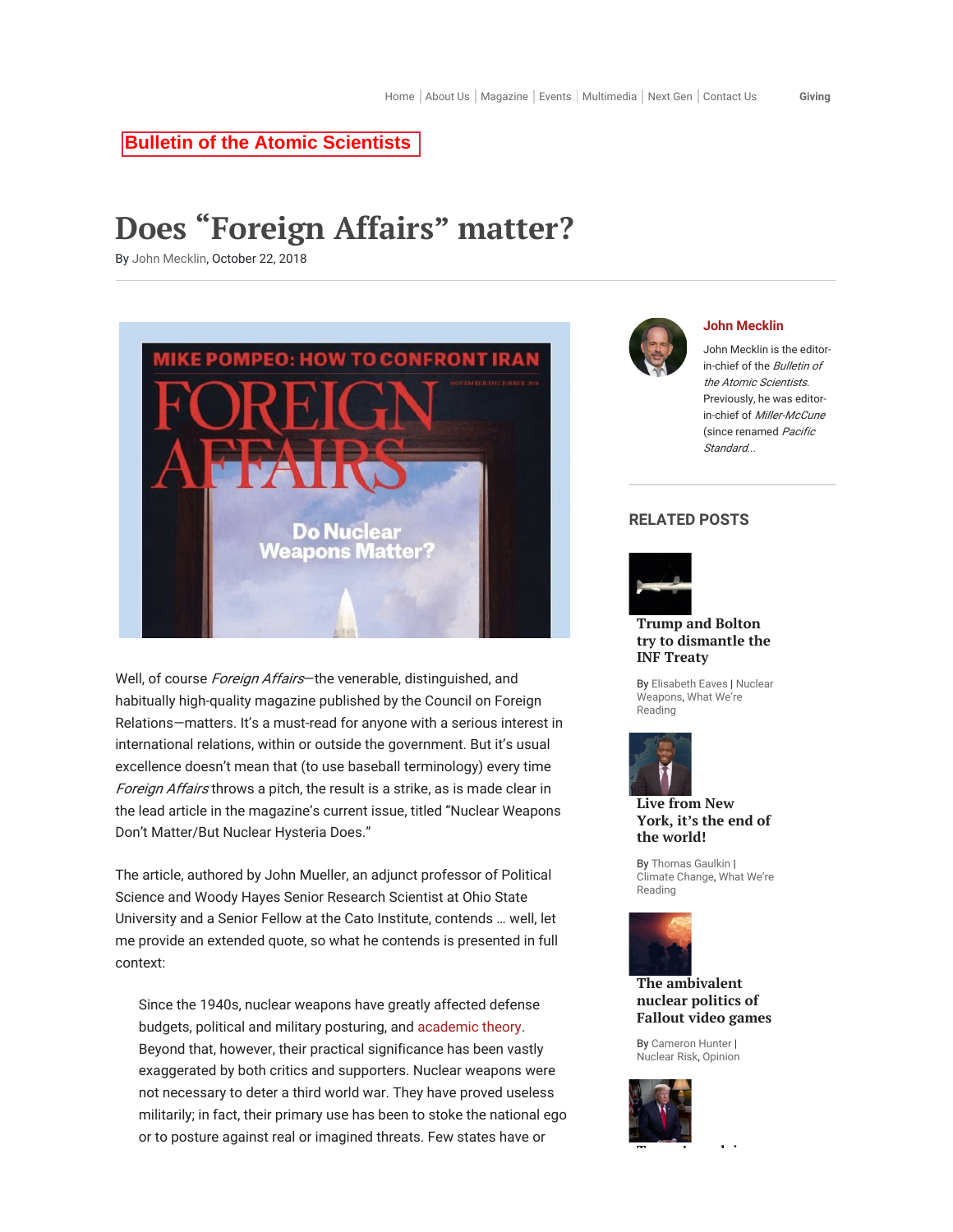want them, and they seem to be out of reach for terrorists. Their impact on international affairs has been minor compared with the sums and words expended on them.

The costs resulting from the nuclear weapons obsession have been huge. To hold its own in a snarling contest with the Soviet Union during the Cold War, the United States spent \$5–\$10 trillion maintaining a vast nuclear arsenal—resources that could have been used more productively on almost anything else. To head off the imagined dangers that would result from nuclear proliferation, Washington and its allies have imposed devastating economic sanctions on countries such as Iraq and North Korea, and even launched a war of aggression—sorry, "preemption"—that killed more people than did the nuclear bombs dropped on Hiroshima and Nagasaki.

The time has long since come to acknowledge that the thinkers of the early nuclear age were mistaken in believing that the world had been made anew. In retrospect, they overestimated the importance of the nuclear revolution and the delicacy of the balance of terror. This spurred generations of officials to worry more about nuclear matters than they should have and to distort foreign and security policies in unfortunate ways. Today's policymakers don't have to repeat the same mistakes, and everybody would be better off if they didn't.

This thesis—that too much attention has been paid to nuclear weapons; the security policy elites of the world should put their concerns about them on a back burner and focus on more important matters—is clearly presented, and it introduces a large, potentially interesting idea. What's truly, clearly interesting, though, is not so much Mueller's piece but the rest of the issue, which is given over to articles that, without directly confronting Mueller, argue that he is just plain drastically wrong. (To be clear, I think he's dead wrong, too.)

In a genuinely distinguished piece, Stanford's Scott Sagan contends that in addition to possible US-Russian nuclear war and terrorist use of an improvised nuclear device, the world now faces a third major nuclear danger: the rise of what he calls personalist dictatorships in states that possess or could acquire the bomb, i.e. countries like North Korea. "These dictatorships differ from other autocratic governments because their leaders have such dominant personal power that other state institutions—such as parties, politburos, or military officers—cannot overrule the decisions made at the top. Personalist dictators can make decisions on a whim, which creates a grave challenge to the concept of nuclear stability," Sagan writes. "The world has faced this particular nuclear danger only once before: between 1949 and 1953, when Joseph Stalin enjoyed unchallenged personal dominion over a nuclear-armed Soviet Union."

### $\triangleright$ Receive Email Updates

Subscribe